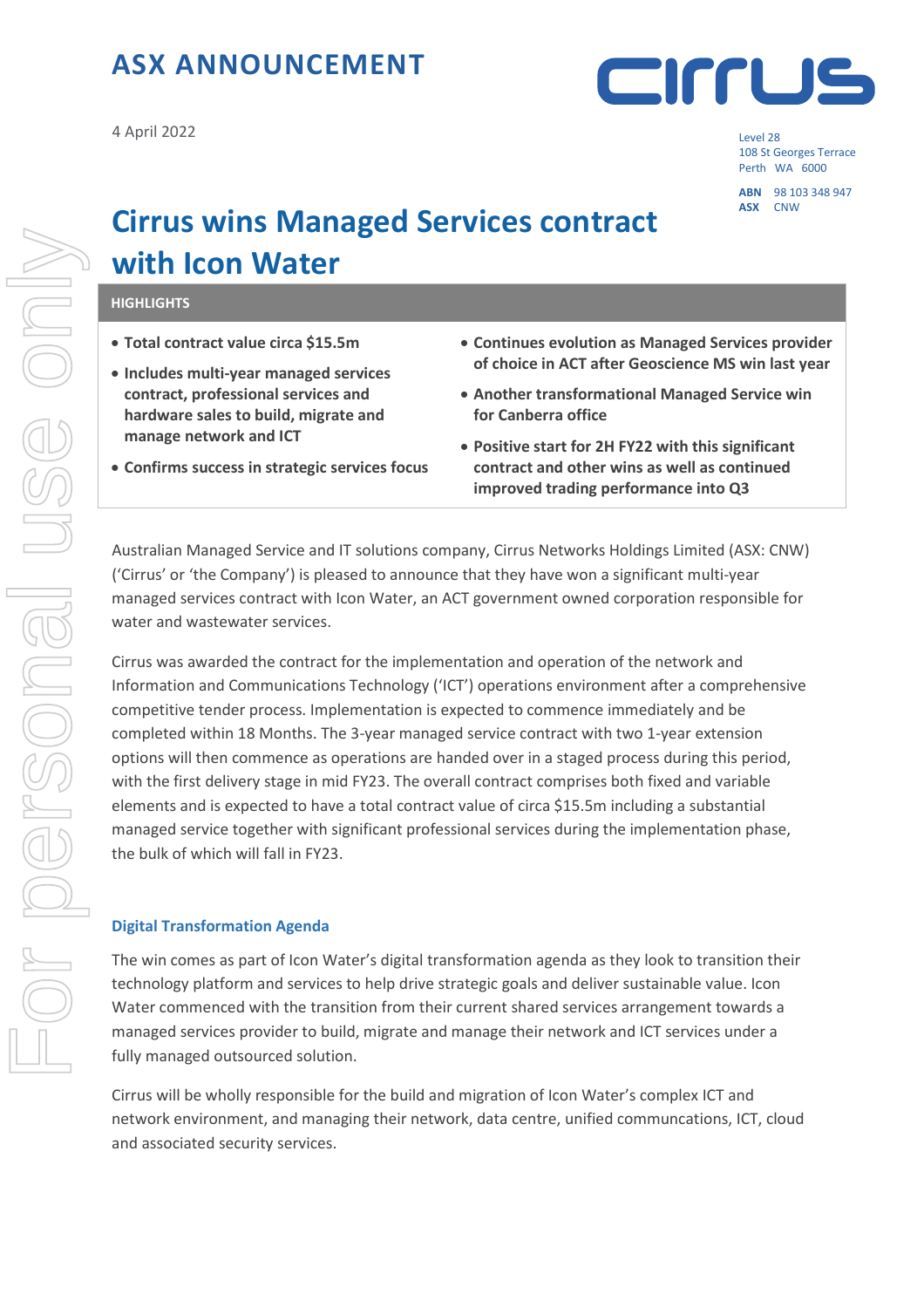

#### **Strategic and Aligned Partnership**

For Icon Water, technology plays a fundamental role in delivering essential water services to the Australian Capital Territory. A key element for Icon Water in awarding the contract was to find a partner with aligned values who can deliver a secure, reliable, and adaptive ecosystem to achieve the five technology goals of: Gaining strategic control over the technology environment; Streamlining and simplifying management and increasing agility; Reducing complexity, risk and IT costs both now and in the future; Efficiency in implementing new digital capability; and, rationalising the number of applications.

Cirrus will deliver Icon Water a services model that enables the business to move forward more independently, utilising a new service integration and management framework.

Commenting on the successful win Cirrus Managing Director and CEO, Chris McLaughlin, said:

*"We are very excited to have been selected by Icon Water as their partner of choice for this implementation and ongoing Managed Service. We understand the priorities for Icon Water in delivering a technical solution to meet their strategic goals, whilst also ensuring a seamless transition to an ongoing managed service, offering sustainable value through our innovative, agile and customer focused approach. We look forward to working together on their digital transformation journey and building a great partnership."*

#### **Positive start to H2FY22**

While the economy continues to operate within the uncertainty of the global pandemic, this significant Managed Services win together with a number of other product and professional service wins have continued the early H2 success for Cirrus. The business has continued the improved trading performance into Q3 after reporting a promising Q2 outcome in our H1 results following a **significant organisational restructure and overhead cost reduction**.

Earnings growth continues to be underpinned by a strong orderbook, positive pipeline of opportunities and strategic focus on higher margin services revenue. Services revenue is up 37% year on year for Q3 to date with professional services up 36% and managed services up 37%.

Despite the challenges of the pending federal election and the ongoing supply chain and labour challenges driven by the impacts of the pandemic, strong market positioning of the Canberra and Perth offices along with the continued solid contribution from the Melbourne office should provide a solid foundation for delivery throughout the remainder of H2.